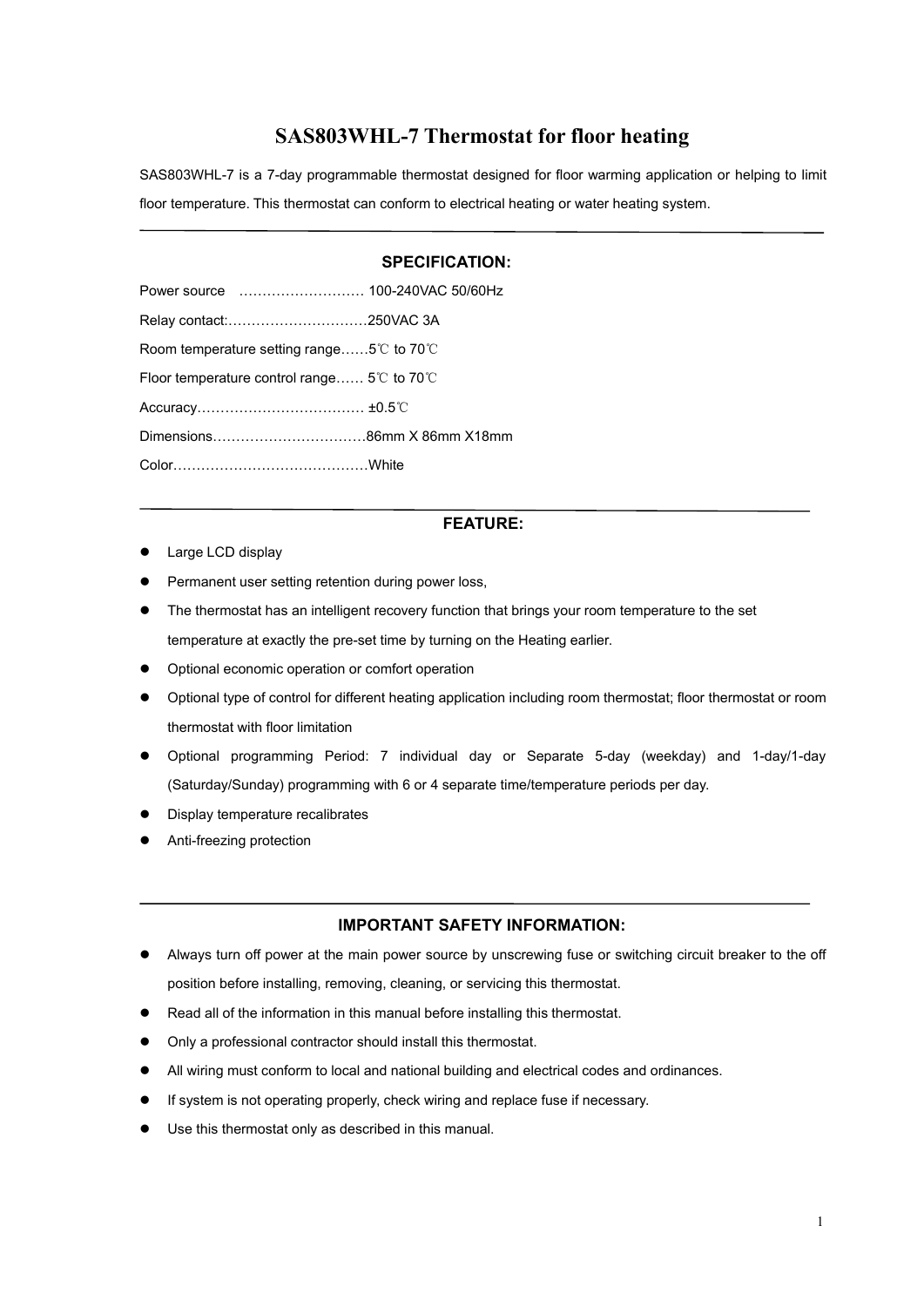## **KEYBOARD, DISPLAY AND SWITCH DESCRIOPTION**





- (1) SYSTEM button
- (2) Time Clock
- (3) Set button
- (4) OK button
- (5) + Raise temperature setting
	- Lower temperature setting
- (6)  $\Box$  Shows when thermostat is in temporally override mode
- (7)  $\bigcirc$  Shows current time clock
- (8) Shows when thermostat is in program operation
- $(9)$  MODE IN Shows when thermostat is in room temperature sensor control mode
	- $\frac{1}{\sqrt{2}}$  MODE OUT Shows when thermostat is configured in floor temperature sensor control mode ₩ MODE ALL Shows when thermostat is configure in dual sensor control mode
- (10) Shows current room temperature
- (11) Lock function
- $(12)$   $\frac{60}{12}$  Shows when there is a call for heating
- (13) Shows set temperature or time clock
- (14) Shows weekdays setting.
- (15)  $\frac{11}{20}$  Time to get up  $\frac{11}{20}$  time to go out in the morning  $\frac{11}{20}$  time to go back for lunch

Time to go out in the afternoon  $\widehat{\mathbb{D}}$  time to return in the afternoon time to sleep **TXP** 

(16) Press SYSTEM button,  $\overline{\mathbb{Q}}$  Shows system in heating mode ; **OFF** Shows stand-by state.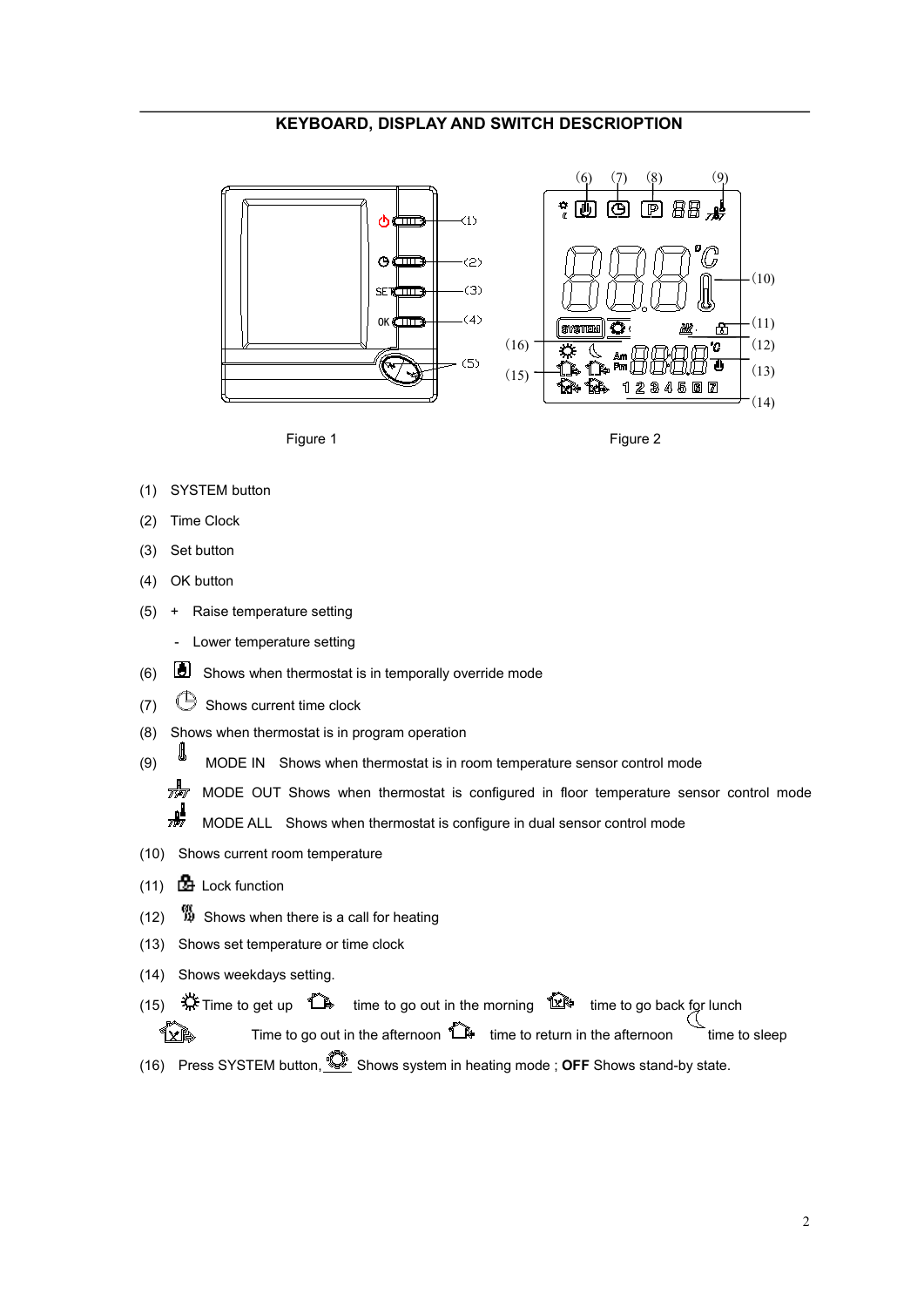# **INSTALL THE THERMOSTAT ATTACH THERMOSTAT BASE TO WALL**



- 1. Remove the packing material from the thermostat. Gently pull the control panel straight off the base. Forcing or prying on the thermostat will cause damage to the unit. See figure 3-2.
- 2. The floor sensor cable must be installed to terminal block. (See figure 4) in heating type F or RF,
- 3. Connect wires beneath terminal screws on power base using appropriate wiring schematic. See figure 3-3.
- 4. Push power base into conduit box. See figure 3-4.
- 5. Using two mounting screws mount the power base to the wall. Place a level against bottom of base, adjust until level, and then tighten screws. (Leveling is for appearance only and will not affect thermostat operation.)
- 6. Replace control panel on the power base by snapping it in place. See figure 3-4.

## **WIRING DIAGRAM**



**Figure 4**

## **Attention :**

**N: Neutral Wire ; L: Live Wire.**

**Item 1-2: Connected with sensor (NTC100K). Item 3-4: Connected with heating boiler Item 5-6: Connected with power. Item 7: Connected with valve actuator.**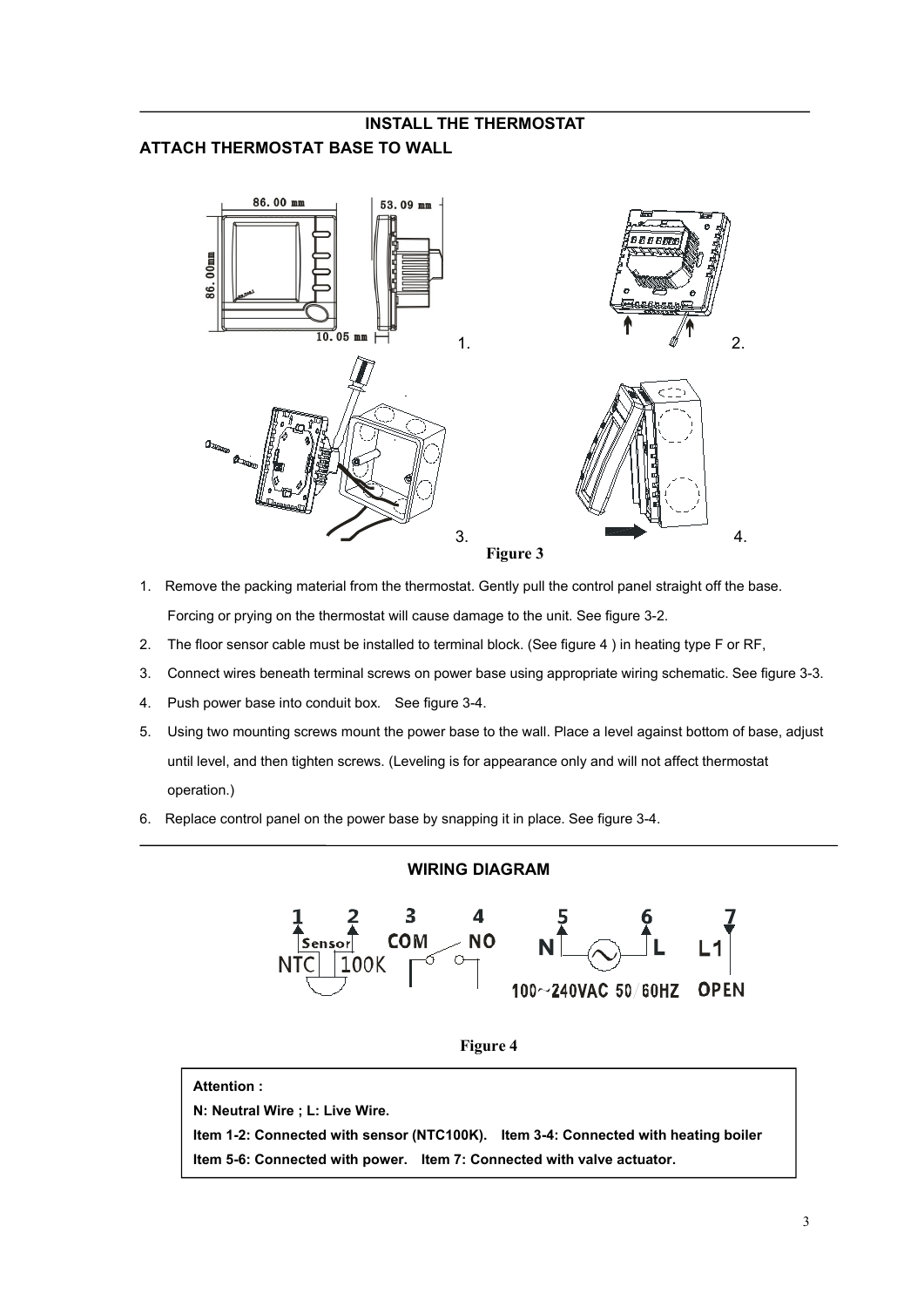## **OPERATION**

## **1. Configuration Menu**

The configuration menu allows you to set certain thermostat operating characteristics to your system or personal requirements. When the display shows OFF stand-by state, Hold button **SET** for 3 seconds to enter the configuration menu. The display will show the first item in the configuration menu. Press **SET** button to shift to the next menu item. Use + or - to select. To exit the menu, press **OK** button. If no button is pressed within 20 seconds, the thermostat will exit the configuration menu.

|                | Press      | Displayed                  | Press +       | or $-$ to |                                                   |  |  |  |  |  |  |  |  |
|----------------|------------|----------------------------|---------------|-----------|---------------------------------------------------|--|--|--|--|--|--|--|--|
| Item           | buttons    | (factory default)          | select        |           | Descriptions                                      |  |  |  |  |  |  |  |  |
| $\mathbf{1}$   | SET        |                            |               |           | Select temperature display adjustment higher or   |  |  |  |  |  |  |  |  |
|                | 3 sec.     | CL(0.0)                    | $-6.0 - +6.0$ |           | lower                                             |  |  |  |  |  |  |  |  |
| $\overline{2}$ | <b>SET</b> | AH (35°C)                  | 20℃-70℃       |           | Select maximum room setting temperature           |  |  |  |  |  |  |  |  |
| 3              | SET        | AL $(5^{\circ}\mathrm{C})$ | 5℃-20℃        |           | Select minimum room setting temperature           |  |  |  |  |  |  |  |  |
| 4              | <b>SET</b> | FH (40°C)                  | 20℃-70℃       |           | Select maximum floor temperature limitation       |  |  |  |  |  |  |  |  |
| $\overline{5}$ | <b>SET</b> | $FL(5^{\circ}\mathrm{C})$  | 5℃-20℃        |           | Select minimum floor temperature limitation       |  |  |  |  |  |  |  |  |
| 6              | <b>SET</b> | SEN (IN);                  | ALL/IN /OUT   |           | Temperature control mode option:                  |  |  |  |  |  |  |  |  |
|                |            |                            |               |           | ALL:Room sensor with floor limiter sensor control |  |  |  |  |  |  |  |  |
|                |            |                            |               |           | mode.                                             |  |  |  |  |  |  |  |  |
|                |            |                            |               |           | IN: Room sensor control mode                      |  |  |  |  |  |  |  |  |
|                |            |                            |               |           | OUT: Floor sensor control mode.                   |  |  |  |  |  |  |  |  |
| $\overline{7}$ | <b>SET</b> | BL(2)                      | 1/2/3         |           | Select display backlight mode                     |  |  |  |  |  |  |  |  |
|                |            |                            |               |           | light off; 2. light on; 3. Keep lighting.<br>1.   |  |  |  |  |  |  |  |  |
| 8              | <b>SET</b> | CH(FA)                     | FA/SL         |           | Select fast heating or slow heating               |  |  |  |  |  |  |  |  |
| 9              | <b>SET</b> | PS1(0)                     | 7/3/2/0       |           | Programming day in one week option                |  |  |  |  |  |  |  |  |
| 10             | <b>SET</b> | PS2(6)                     | 6/4           |           | Programming period per day option                 |  |  |  |  |  |  |  |  |
| 11             | <b>SET</b> | OC(24)                     | 12/24         |           | Selection of time scale                           |  |  |  |  |  |  |  |  |
| 12             | <b>SET</b> | ES(OFF)                    | ON/OFF        |           | Intelligent Recovery Option                       |  |  |  |  |  |  |  |  |
| 13             | <b>SET</b> | An(OFF)                    | ON/OFF        |           | Anti-freezing protection option                   |  |  |  |  |  |  |  |  |
| 14             | <b>SET</b> | FA (NC)                    | NO/NC         |           | Select the valve output mode:                     |  |  |  |  |  |  |  |  |
|                |            |                            |               |           | NO: Cooperate with the normally open type         |  |  |  |  |  |  |  |  |
|                |            |                            |               |           | drive is used;                                    |  |  |  |  |  |  |  |  |
|                |            |                            |               |           | NC: Cooperate with normally closed type drive     |  |  |  |  |  |  |  |  |
|                |            |                            |               |           | is used                                           |  |  |  |  |  |  |  |  |
| 15             | <b>SET</b> | <b>SEN1 (100)</b>          | 100/10        |           | <b>Sensor selection</b><br>100: 100 k thermistor  |  |  |  |  |  |  |  |  |
|                |            |                            |               |           | 10: 10 k thermistor                               |  |  |  |  |  |  |  |  |
|                |            |                            |               |           |                                                   |  |  |  |  |  |  |  |  |

The configuration menu chart summarizes the configuration options. An explanation of each option as

follows: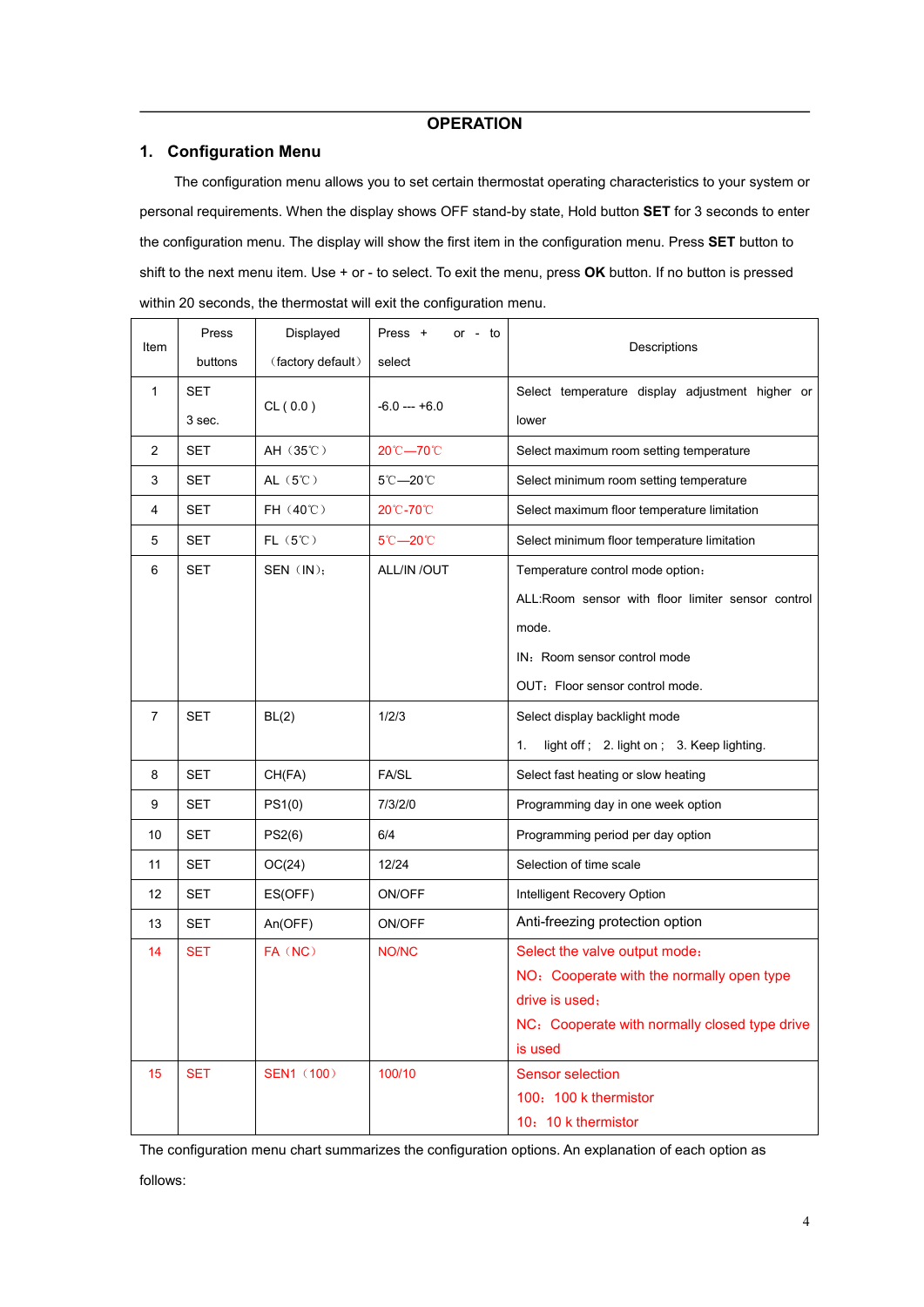**1) Select temperature recalibrates adjustment 6LO to 6 HI** –<br>You can adjust the room temperature display up to 6 higher or lower. Your thermostat was accurately calibrated at the factory but you have the option to change the display temperature to match your previous thermostat. The current or adjusted room temperature will be displayed on the right side of the display.

#### **2) Select maximum set point**

For room sensor control mode, This feature provides a maximum set point temperature for room setting. The default setting is 35℃, It can be changed between 20℃ to 90℃.

#### **3) Select minimum set point**

For room sensor control mode,This feature provides a mixnimum set point temperature for room setting. The default setting is 5℃, It can be changed between 5℃ to 20℃.

#### **4) Select maximum floor temperature limitation**

Press + or - to select you desire maximum floor temperature limitation. It can be changed between 20℃-99℃,factory default setting is40℃. If floor temperature over the limitation, then stop outputwork.

#### **5) Select minimum floor temperature limitation**

Press + or - to select you desire minimum floor temperature limitation. It can be changed between 5℃-20℃,factory default setting is5℃.

## **6) Select Type of heating.**

There are 3 temperature control modes: Mode ALL, Mode IN and Mode OUT.

**Mode ALL** is room sensor with floor limiter sensor control mode.

Assuming that the floor temperature is below the maximum floor temperature limit, the heating should begin to operate if the set temperature is 1℃ or 2℉ higher than the actual room temperature. If the floor temperature is above the upper floor limit, the thermostat will shut off heating. High temperature warning lights is flashing,display is showing "HI"

**Mode IN** is room sensor control mode.

Press + to adjust thermostat setting above room temperature 1℃ or 2℉. The heating should begin to operate immediately.

**Mode OUT** is Floor sensor control mode.

Press + to adjust thermostat setting above floor temperature 1℃ or 2℉. The heating should begin to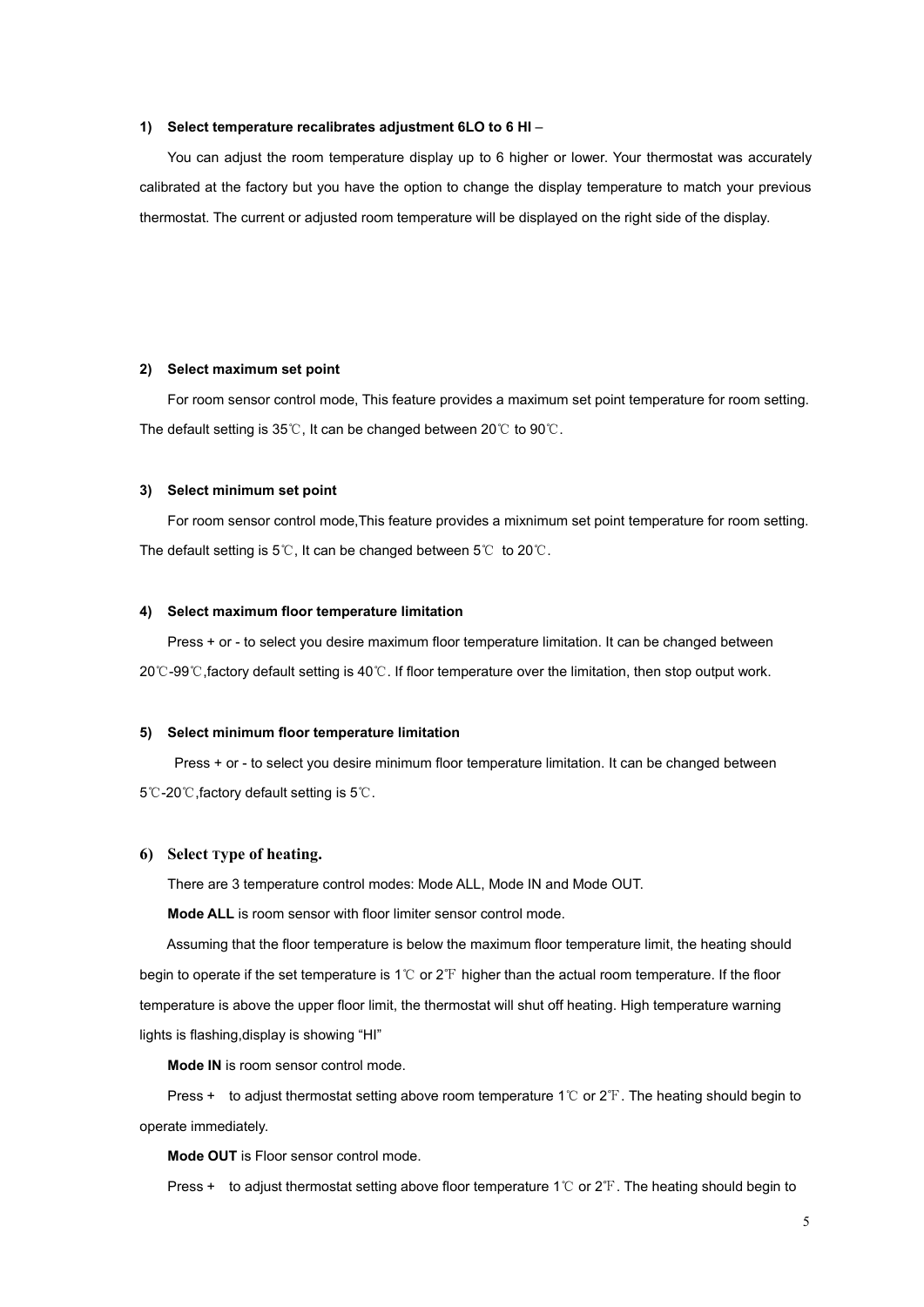operate immediately.

#### **7) Select display backlight mode**

The display backlight improves display contrast in low lighting conditions. Factory default is 2. Select 1 the display will keep the light off.

Select 2 the light will be on when any button of the thermostat is touched.

Select 3 the display will keep the light on continuously.

#### **8) Select fast heating or slow heating**

Select FA to start heating immediately when the set point is 1℃ above the room temperature. Select SL to start heating only when the set point is 3 ℃ above the room temperature.

#### **9) Programming day in one week option**

There are 2 options for how to program the day in one week.

- 7: You can program in 7 individual days
- 3: You can program in 5 weekday and 1Saturday and 1Sunday.
- 2: You can program in 5 weekday and 1 day mode, both the same setting on Saturday and Sunday.
- 0: Non-programmable.

## **10) 4 or 6 period per day program option**

There are 2 option for how to program the period in one day

- P4: You can program 4 period per day
- P6: You can program 6 period per day

#### **11**)**Select displayed clock format**

- Select 24h. Display will show 24-hour clock time
- Select 12h. Display will show 12-hour clock time

## **(12) Intelligent Recovery Option**

The thermostat has an intelligent recovery function that brings your room temperature to the set temperature at exactly the pre-set time by turning on the Heating earlier.

Select ON to activate the intelligent recovery function,. In configuration ES mode, the thermostat is start heating 5days in advance.

Select OFF to deactivate the intelligent recovery function.

## **(13) Anti-freezing protection option**

- ON: Open the anti-freezing function
- OFF: Close the anti-freezing function

## **(14)Select the valve output mode**: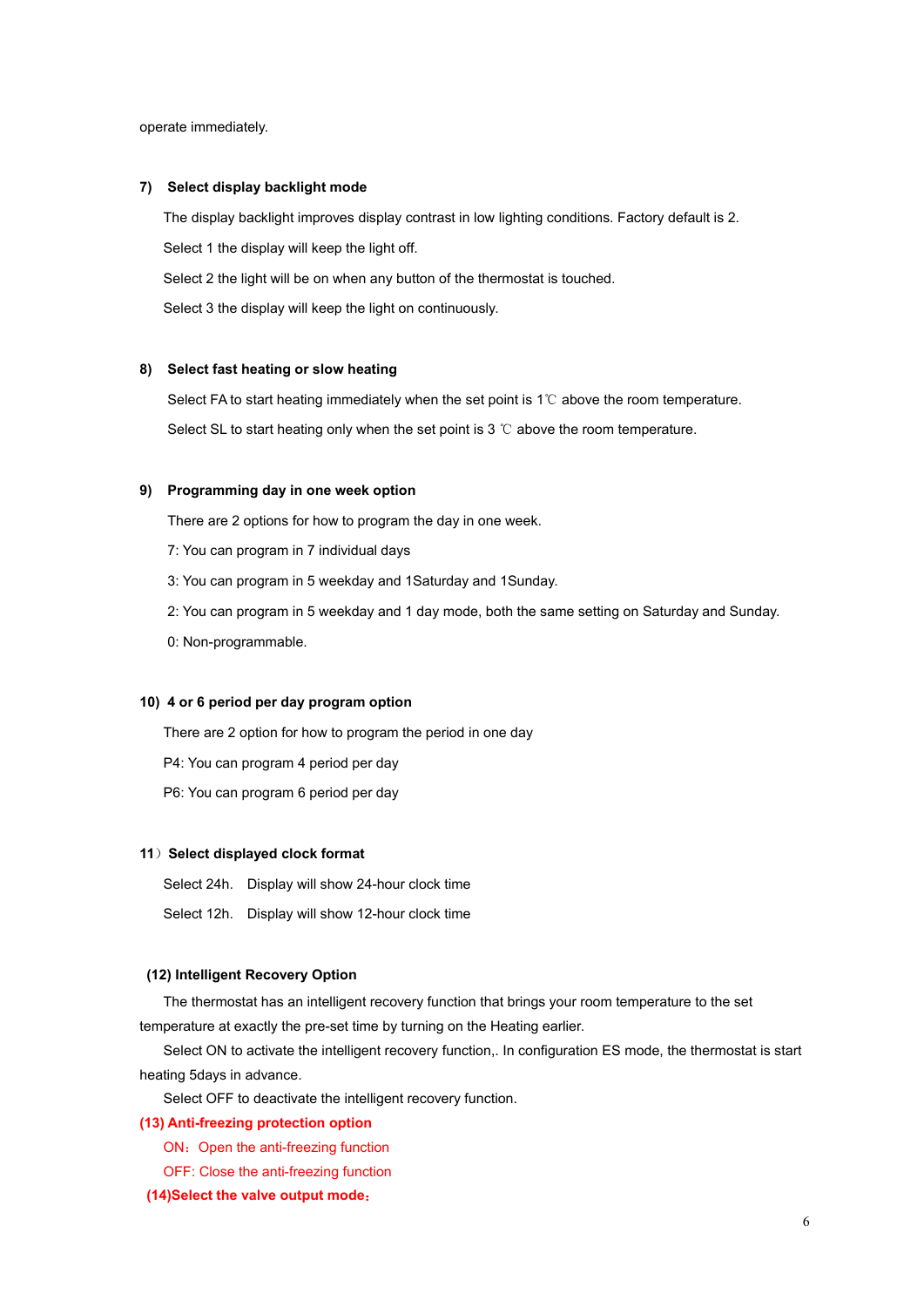- NO: Cooperate with the normally open type drive is used;
- NC: Cooperate with normally closed type drive is used
- (15) Sensor selection
	- 100: 100 k thermistor
- 10:10 k thermistor

Such as  $\stackrel{\text{def}}{\text{def}}$  from Monday start heating:

Heating program setting as following:

|                |      | 柒                  |             |             | ↑×№         |      |      | , ४ ँ<br>$\Rightarrow$ |      | Kə   |             |                |
|----------------|------|--------------------|-------------|-------------|-------------|------|------|------------------------|------|------|-------------|----------------|
|                | Time | Temp               | <b>Time</b> | <b>Temp</b> | <b>Time</b> | Temp | Time | Temp                   | Time | Temp | <b>Time</b> | <b>Temp</b>    |
| $\mathbf 1$    | 6:00 | $27^\circ\text{C}$ |             |             |             |      |      |                        |      |      | 22:00       | $18^{\circ}$ C |
| $\overline{2}$ | 6:00 | $27^{\circ}$       |             |             |             |      |      |                        |      |      | 22:00       | $18^{\circ}$ C |
| $\mathbf{3}$   | 6:00 | $27^\circ\text{C}$ |             |             |             |      |      |                        |      |      | 22:00       | $18^{\circ}$ C |
| 4              | 6:00 | $27^\circ\text{C}$ |             |             |             |      |      |                        |      |      | 22:00       | $18^{\circ}$ C |
| 5              | 6:00 | $27^\circ\text{C}$ |             |             |             |      |      |                        |      |      | 22:00       | $18^{\circ}$ C |
| 6              | 6:00 | $27^\circ\text{C}$ |             |             |             |      |      |                        |      |      | 22:00       | $18^{\circ}$ C |
| $\overline{7}$ | 6:00 | $27^\circ\text{C}$ |             |             |             |      |      |                        |      |      | 22:00       | $18^{\circ}$ C |

Program Running:

| <b>DAY</b>              | <b>Time</b>           | <b>Setting</b><br>Temp | Room<br>Temp | <b>Schedule</b><br><b>Time</b><br>arrival | <b>Schedule</b><br><b>Temp</b><br>arrival | The first<br>heating<br>when stopped | <b>ITEM</b>       | <b>Advanced</b><br><b>Time</b><br>calculation                                           |
|-------------------------|-----------------------|------------------------|--------------|-------------------------------------------|-------------------------------------------|--------------------------------------|-------------------|-----------------------------------------------------------------------------------------|
| $\mathbf{1}$            | <b>Before</b><br>6:00 | 15°C                   | 25°C         | 6:00                                      | $27^{\circ}$ C                            | Take 40 min'                         | TIME 1            |                                                                                         |
| $\overline{2}$          | <b>Before</b><br>5:44 | $15^{\circ}$ C         | 25°C         | 5:44                                      | $27^{\circ}$                              | Take 30 min'                         | TIME 2            | TIME $2=$<br><b>TIME 1×0.4</b>                                                          |
| $\overline{\mathbf{3}}$ | <b>Before</b><br>5:40 | $15^{\circ}$ C         | 25°C         | 5:40                                      | $27^{\circ}$ C                            | Take 18 min'                         | TIME <sub>3</sub> | TIME $3=$<br>TIME 1×0.2+<br><b>TIME 2×0.4</b>                                           |
| $\overline{\mathbf{4}}$ | Before<br>5:39        | 15°C                   | 25°C         | 5:39                                      | 27.5°C                                    | $\mathbf 0$                          | TIME 4            | TIME $4=$<br>TIME 1×0.2+<br>TIME 2×0.2+<br>TIME 3×0.4+                                  |
| $\overline{5}$          | <b>Before</b><br>5:46 | 15°C                   | 25°C         | 5:46                                      | $27^{\circ}$ C                            | Take 5 min'                          | TIME <sub>5</sub> | TIME $5=$<br>TIME1×0.1+<br>TIME2×0.2+<br>TIME3×0.2+<br>TIME4×0.4                        |
| 6                       | <b>Before</b><br>5:47 | 15°C                   | 25°C         | 5:47                                      | $27^{\circ}$ C                            | Take 10 min'                         | TIME 6            | TIME $6=$<br>$TIME1 \times 0.1+$<br>TIME2×0.1+<br>TIME3×0.2+<br>TIME4×0.2+<br>TIME5×0.4 |
| $\overline{7}$          | <b>Before</b><br>5:50 | 15°C                   | 25°C         | 5:50                                      | $27^{\circ}$ C                            | Take 10 min'                         | TIME 7            | TIME $7=$<br>TIME2×0.1+<br>TIME3×0.1+<br>TIME4×0.2+<br>TIME5×0.2+<br>TIME6×0.4          |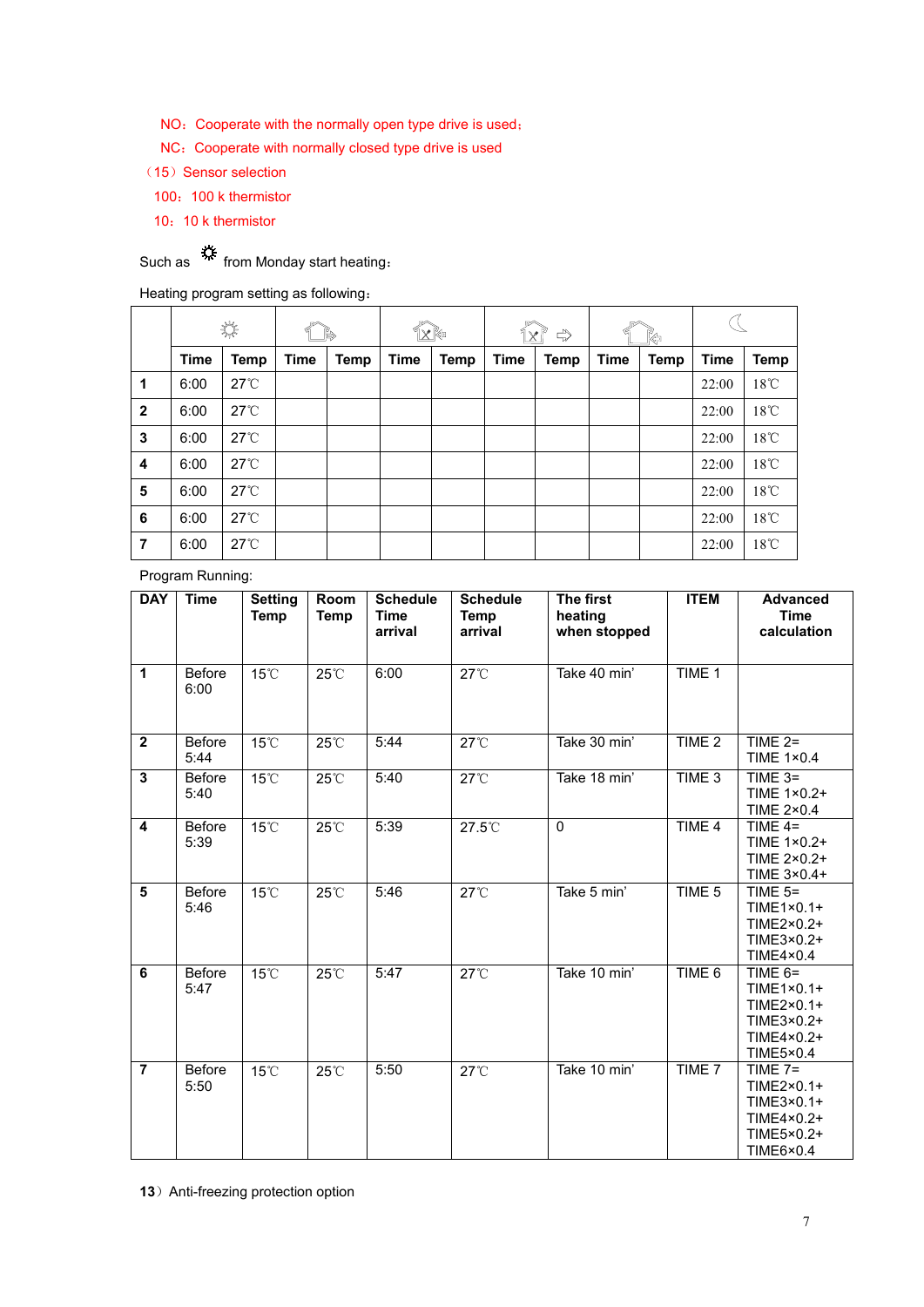When the climate iswarm enough, you can choose to switch off or activate the anti-freezing mode. The default set temperature for anti-freezing mode is 5℃. During anti-freezing mode, if room temperature decrease to 5℃, the unit will activate the heating system till room temperature reach to 8℃.

Select ON to activate Anti-freezing protection .

Select OFF to deactivate Anti-freezing protection .

#### **2. Manual Operation**

## **1) Set current day and time**

- a) Press **SET** button once again. The display will only show minutes flashing
- b) Press and hold either +, until you reach the correct minutes
- c) Press **SET** button. The display will show the hour flashing.
- d) Press and hold either +、- untilyou reach the correct hour
- e) Press **SET** button once again. The display will show the day of the week flashing.

Press  $+$   $\backsim$  - until you reach the correct day of the week

Press button **OK** button once. The display will show the correct day of the week and the time.

If no keys are pressed within 20 seconds, the thermostat will revert to program operation.

#### **2) Permanent hold temperature setting**

When thermostat is in program operation, hold OK button for 3 second to change to permanent hold temperature setting. Shows simultaneously indicate permanent hold operation. Press  $+$   $\sqrt{-1}$  -to change set temperature. The thermostat will permanent hold the room temperature at the selected setting until

you press  $OK$  button to restart the program operation.  $\Box$  Shows when thermostat is in program operation.

#### **3) Temporary hold temperature**

When thermostat is in program operation, press +  $\cdot$  - to check current set temperature.  $\|\cdot\|$ Blink digit means set temperature. If the set point is your desired temperature, just push **OK** button to revert to program operation. If the set point is not your desired temperature, press  $+$   $\cdot$  - to temporary change the set point.  $\Box$   $\Box$  shows in temporary temperature override. The thermostat will override the current programming setting and keep the room temperature at the selected temperature until the next program period begins. Then the thermostat will automatically revert to the program operation.

#### **4) Vacation Temperature hold**

Continue pressing button SET over 3 seconds until display shows  $\bigoplus$ , when unit is active it displays a number in the top right corner, by pressing set it ranges from 01-99 . It means the thermostat is in Vacation hold mode. Display shows count





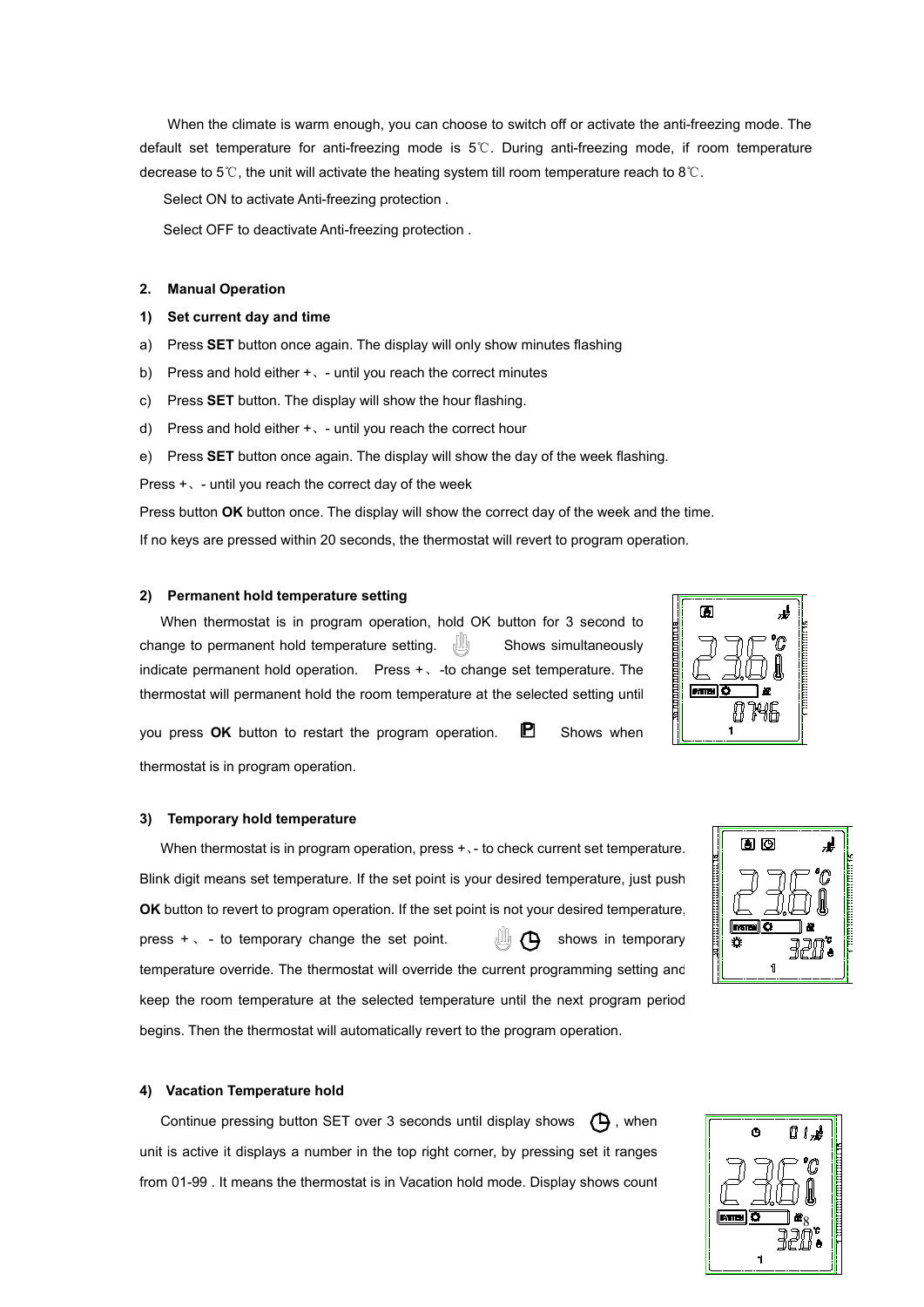back day and set point alternately. Use **+** or - to adjust number of the days (from 1 to 99 days) when display showing count back day and adjust the setting temperature when display showing the set temperature. Thermostat will revert to program operation when count back day expires or when OK button is pressed anytime in vacation mode。

## **5) Reset display operation**

If the display garbled appeared, to power off thermostat.Then gently pull the control panel straight off the base, find the six tiny holes in display PCB panel, to use small pins inserted both two holes simultaneously.That will revert to normal display.

NOTICE: Don't operate in normal mode.

## **6) Lock Function**

In normal running mode,long press **+ & -** switchs for 3 seconds simultaneously, the display will shows  $\mathbb{Z}$  in it. It means locking . Anyone can't amend the setting. Press **+& -** again, the display is unlocking.

## **7) Inquiry about floor temperature**

This feature is only available in MODE ALL. When system mode isin **OFF.**

Hold  $\bigoplus$  button for 5 seconds, the thermostat will display floor temperature. Pressing OK button to revert to program operation with room temperature shown in the display. If no key is pressed after inquiry about floor temperature for 20 seconds, the display will be changed from showing floor temperature to show room temperature.

#### **8) Planning your program**

Look at the factory preprogrammed times and temperatures shown in the sample schedule. If this program will suit your needs, simply press the **SET** button to begin running the factory preset program.

If you want to change the preprogrammed time and temperature, follow these steps.

Determine the times period and temperature for your program. You can set program for 7 individual day or 5 workday and 1 Saturday and 1 Sunday. (See configuration menu item 9)

Use the table to plan your program time periods and the temperatures you want during each period. Fill in the complete table to have a record of your program.

**Samples Heating Schedule Plan for 7 individual day; 6 period per day**

#### **(Factory default program setting)**



 $Jn4$ 

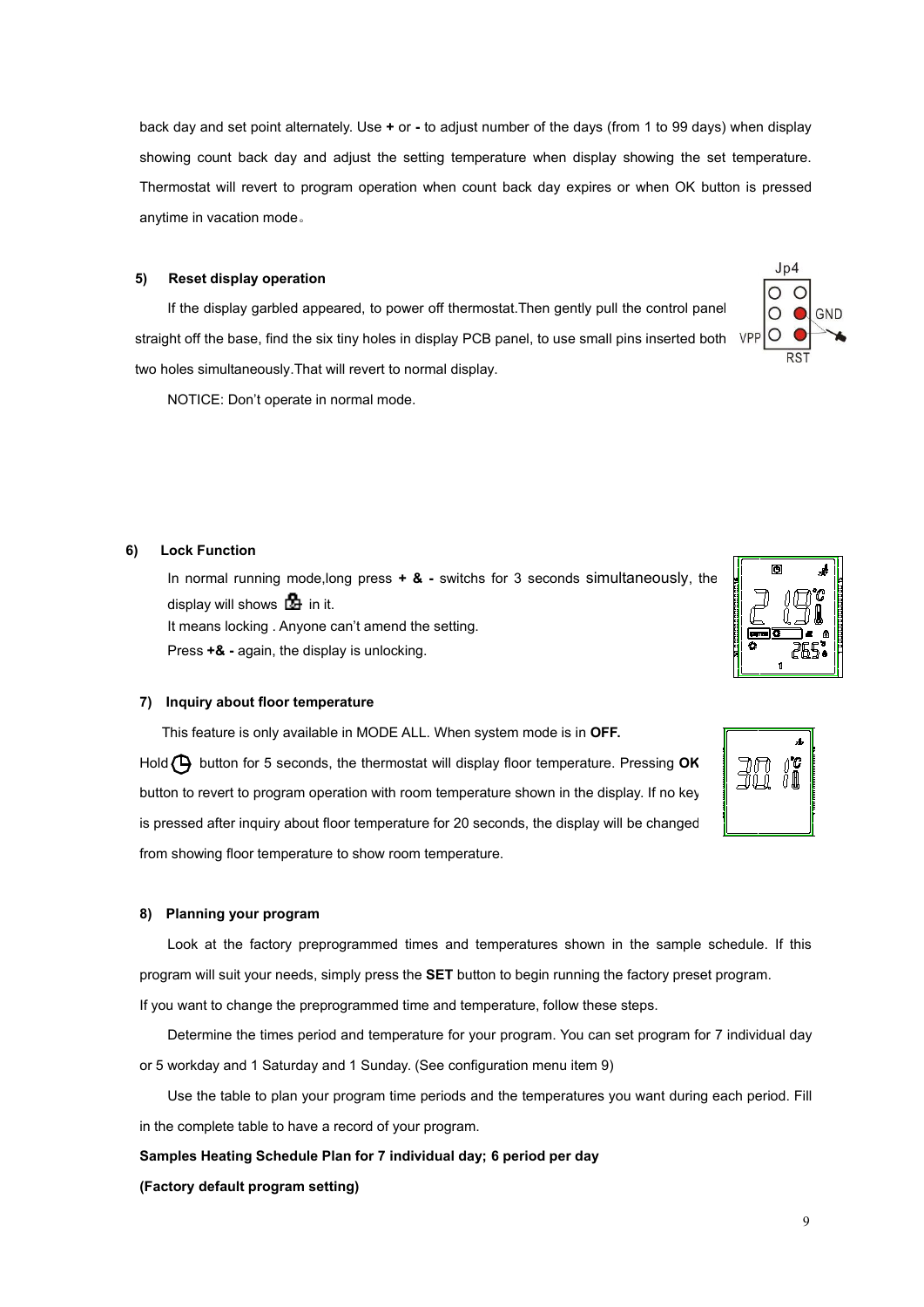|               |             | $\frac{\lambda_{\rm{B}}}{\lambda_{\rm{B}}}\frac{\lambda_{\rm{B}}}{\lambda_{\rm{B}}}$ |             |             | $\mathbb{R}^*$ |      | $\widehat{\mathbb{Z}}$ | $\Rightarrow$ |             | Řə           |             |             |
|---------------|-------------|--------------------------------------------------------------------------------------|-------------|-------------|----------------|------|------------------------|---------------|-------------|--------------|-------------|-------------|
|               | <b>Time</b> | <b>Temp</b>                                                                          | <b>Time</b> | <b>Temp</b> | <b>Time</b>    | Temp | <b>Time</b>            | <b>Temp</b>   | <b>Time</b> | <b>Temp</b>  | <b>Time</b> | <b>Temp</b> |
| All 7<br>days | 6:00        | $21^{\circ}$                                                                         | 8:00        | 16.5°C      | 12:00          | 21 C | 14:00                  | 16.5℃         | 18:00       | $21^{\circ}$ | 22:00       | 16.5℃       |

## **Heating Schedule Plan**

|                         | 柒           |             |             |      | X K⊜        |             | $\times$ $\mathbb{P}$<br>$\Rightarrow$ |      |             |             |             |             |
|-------------------------|-------------|-------------|-------------|------|-------------|-------------|----------------------------------------|------|-------------|-------------|-------------|-------------|
|                         | <b>Time</b> | <b>Temp</b> | <b>Time</b> | Temp | <b>Time</b> | <b>Temp</b> | <b>Time</b>                            | Temp | <b>Time</b> | <b>Temp</b> | <b>Time</b> | <b>Temp</b> |
| 1                       |             |             |             |      |             |             |                                        |      |             |             |             |             |
| $\overline{2}$          |             |             |             |      |             |             |                                        |      |             |             |             |             |
| 3                       |             |             |             |      |             |             |                                        |      |             |             |             |             |
| $\overline{\mathbf{4}}$ |             |             |             |      |             |             |                                        |      |             |             |             |             |
| $\sqrt{5}$              |             |             |             |      |             |             |                                        |      |             |             |             |             |
| $\bf 6$                 |             |             |             |      |             |             |                                        |      |             |             |             |             |
| 7                       |             |             |             |      |             |             |                                        |      |             |             |             |             |

## **Enter 7 days Heating Program**

1).Hold **SET** for 3 seconds. **1** flashing (indicating you are now planning Monday program) with other **2 3 4 5 6 7** lighted in the display. If the display shows **1 2 3 4 5** flashing, it indicates that the 5-day program will be modified. You selected a 5+1+1 day program mode before. (See configuration menu item 9).

2).Press +、- to change the day you about to make program.

1 Re

3).Press **SET** button again, the selected day for programming will be shown.. Also be displayed are the currently programmed start times (flashing)for the 1st heating period and the currently programmed temperature, icon  $\quad \tilde{\leqslant} \quad$  indicates 1st program period (Get up) setting。

4).Press +、- untilyour selected time appears. The time will change in 15-minute increments.

5).Press **SET** button, the programmed temperature will flash, press +、- untilyour selected

temperature appears.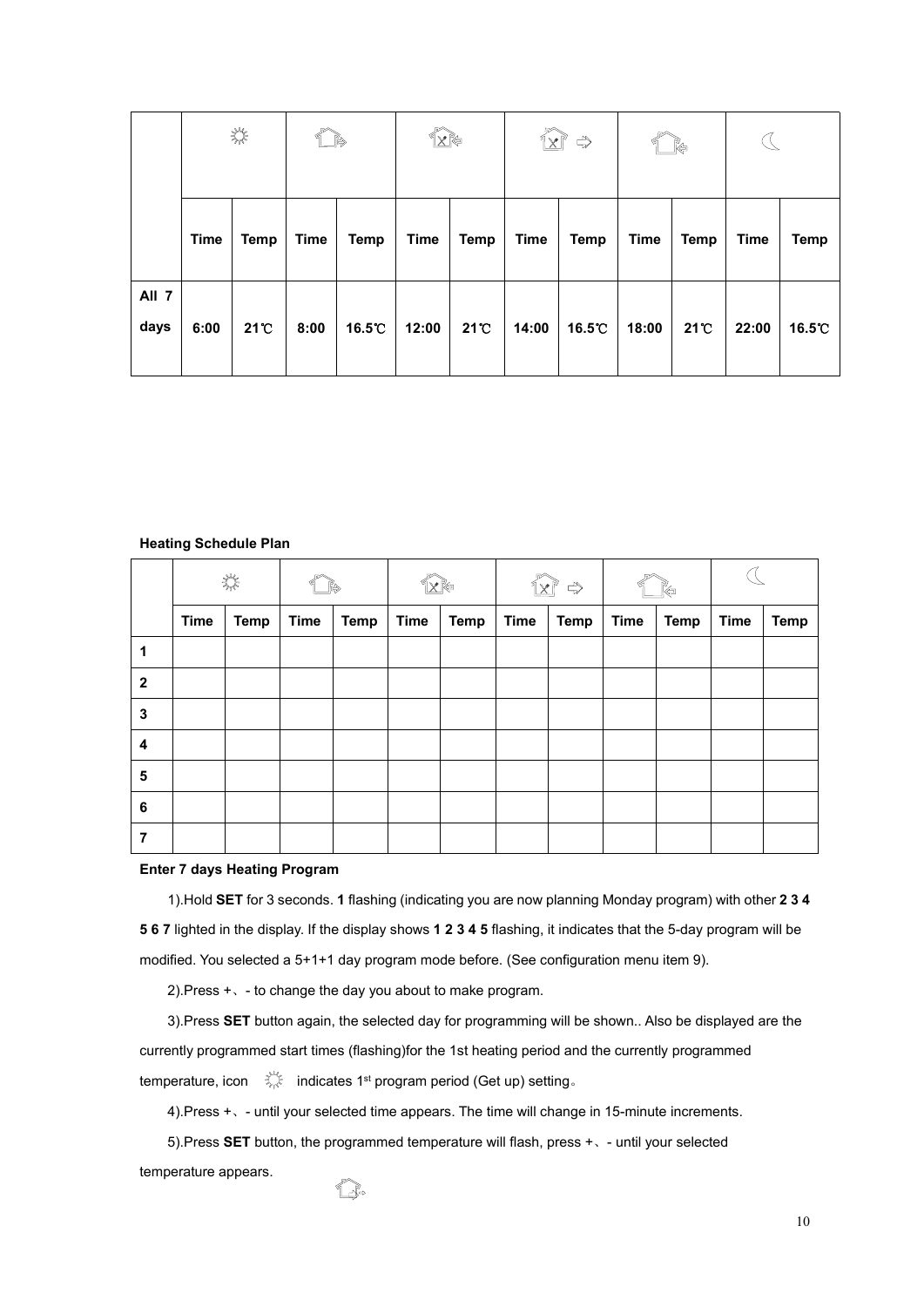6).Press SET button,icon indicates 2<sup>nd</sup> program period(Go out) setting. The currently programmed start time and set point temperature for the 2nd heating program period will be shown. Repeat step 4 and 5 to select the start time and heating temperature for the 2nd heating program period.

7).Press **SET** button. Repeat steps 4 through 6 to set the 3rd;4th;5th;6th heating program. If you have only 4-period programming per day, you might have configured 4-period per day option. (See configuration menu item 10)

8).After you finish the whole day period programming, still press **SET** button, the day next to the just programmed day will flash with other 6 days lightening in the display. If the display shows 6 7 flashing with 1 2 3 4 5 lightening in the display, you might selected the 5+1+1 day program mode before. (See configuration menu item 9).

9). Repeat 2)~8) to complete the all days of the week programming.

10).When you have completed entering your heating program, pressing **OK** to revert to program operation.

# **REVERT TO CONFIGURATION MENU FACTORY DEFAULT SETTING**

When display showing normal running status or Error mode , according to **CONFIGURATION MENU** mode to operate,then long press the **OK** button.When display shows "dEF" blinking several times,this will reset the thermostat to configuration menu factory default setting.

## **Error Code**

LO flashing in the display: Below lowest limitation temperature is detectived by floor sensor in MODE OUT or ALL. Thermostat turn on heating system until the floor temperature is over lowest limitation.

**HI** Over high limitation temperature is detectived by floor sensor in MODE OUT or ALL. Thermostat shut down all output

**Err** flashing in the display:

#### **MODE OUT / MODE ALL:**

- 1) Floor sensor not installed or broken in MODE OUT or ALL.Thermostat shut down all output.
- 2) Floor sensor short cut. Thermostat shut down all output

#### **MODE IN:**

- 1) Room sensor short circuit. Thermostat shut down all output
- 2) Room sensor broken. Thermostat shut down all output.